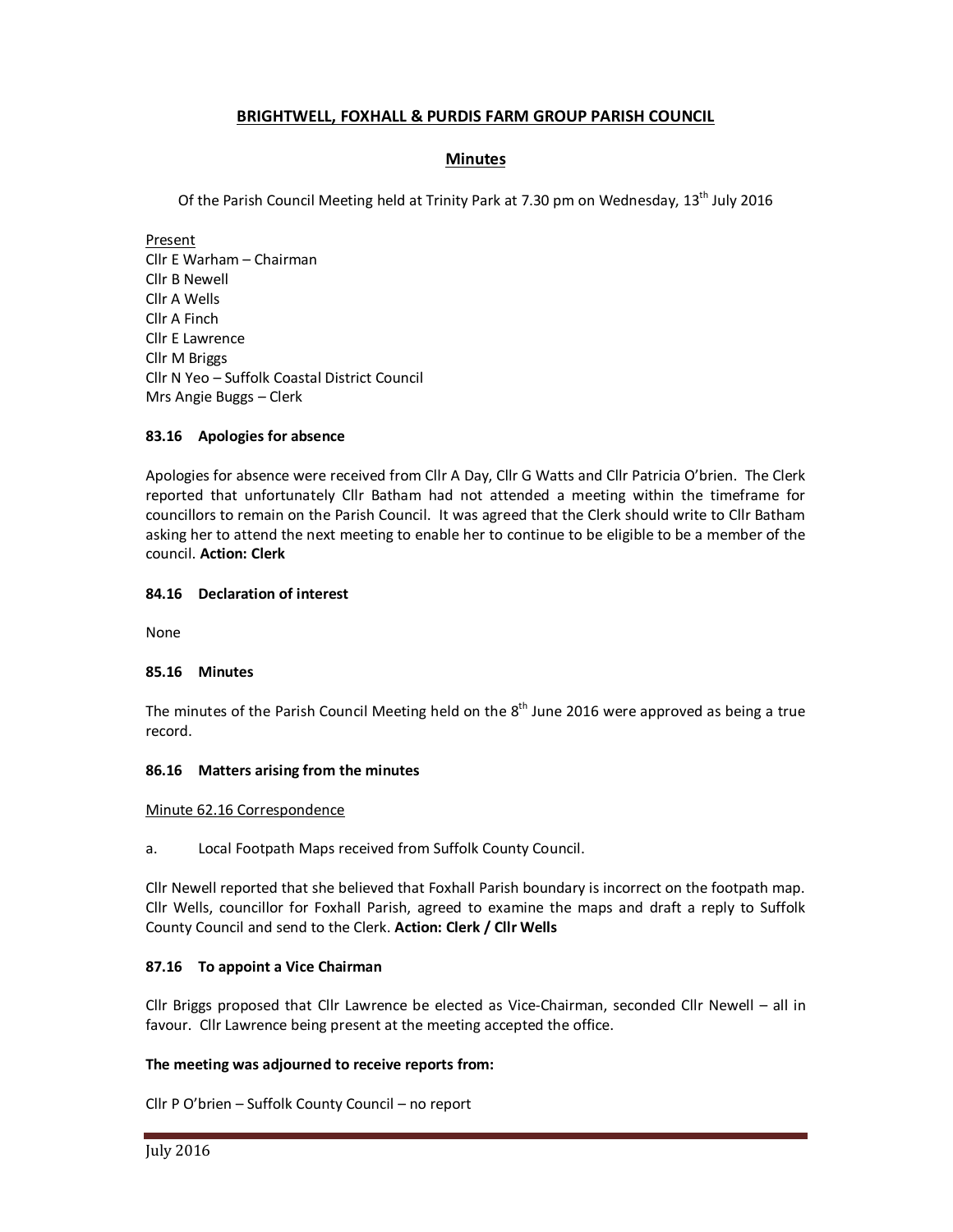Cllr N Yeo – Suffolk Coastal District Council – written report

June/July have been two very busy and interesting months in the political world. On June 23 we had the Referendum vote which not only split the political parties but also families, friends and work colleagues. Hopefully in time these fractures within the political parties will begin to heal and work can start on slowly breaking our ties with Europe.

Here in Suffolk Coastal we still have devolution going forward and on June 29 there was a full Council meeting to debate and vote on the proposals being put forward to all Councils in Suffolk and Norfolk.

£25m funding each year for the next 30 years (£750m) to support economic growth, development of local infrastructure and jobs (this will increase the local economy to £43bn and create 95,000 jobs by 2026).

£130m investment over five years to support the building of new homes across Norfolk and Suffolk (including £30m across Ipswich and Norwich). This will enable around 10,300 homes to be delivered Control of a £225m guaranteed transport budget for the next four years

Control of an existing c£20m annual adult skills fund to ensure the training offer matches the needs of local businesses and the local labour market

Control of an existing c£2m annual Apprenticeship Grant for employers

Greater control over who (and how) delivers transport services in Norfolk and Suffolk, ensuring that transport integrates better and there are more options for local residents

More control and influence over investment in key roads across Norfolk and Suffolk, thus ensuring maintenance and improvements can be prioritised locally, rather than having to compete with other works across the country

A commitment to providing superfast broadband and improved mobile phone reception in more communities, particularly in rural areas

That the relevant councils will work with the NHS to bring together health and social care services to provide a more joined up, single service for residents

Relevant authorities and partners take a Norfolk/Suffolk wide approach to flood and coastal risk management to better protect people, property and land from flooding

Each deal would have a Combined Authority and a Directly Elected Mayor but there would be joint working across East Anglia to improve transport and other infrastructure.

Suffolk Coastal District Council voted to continue with the negotiations and I believe that on Thursday July 21 all Parish and Town Councils are invited to Melton Hill for a presentation. I do strongly urge you to attend.

A new website has now been launched. As the single home for all Suffolk Coastal and Waveney news, information and services, www.eastsuffolk.gov.uk is clearer and more accessible through smartphone devices and tablets. Importantly, local people should find it far easier to carry out transactions on-line, saving time or the need to call us.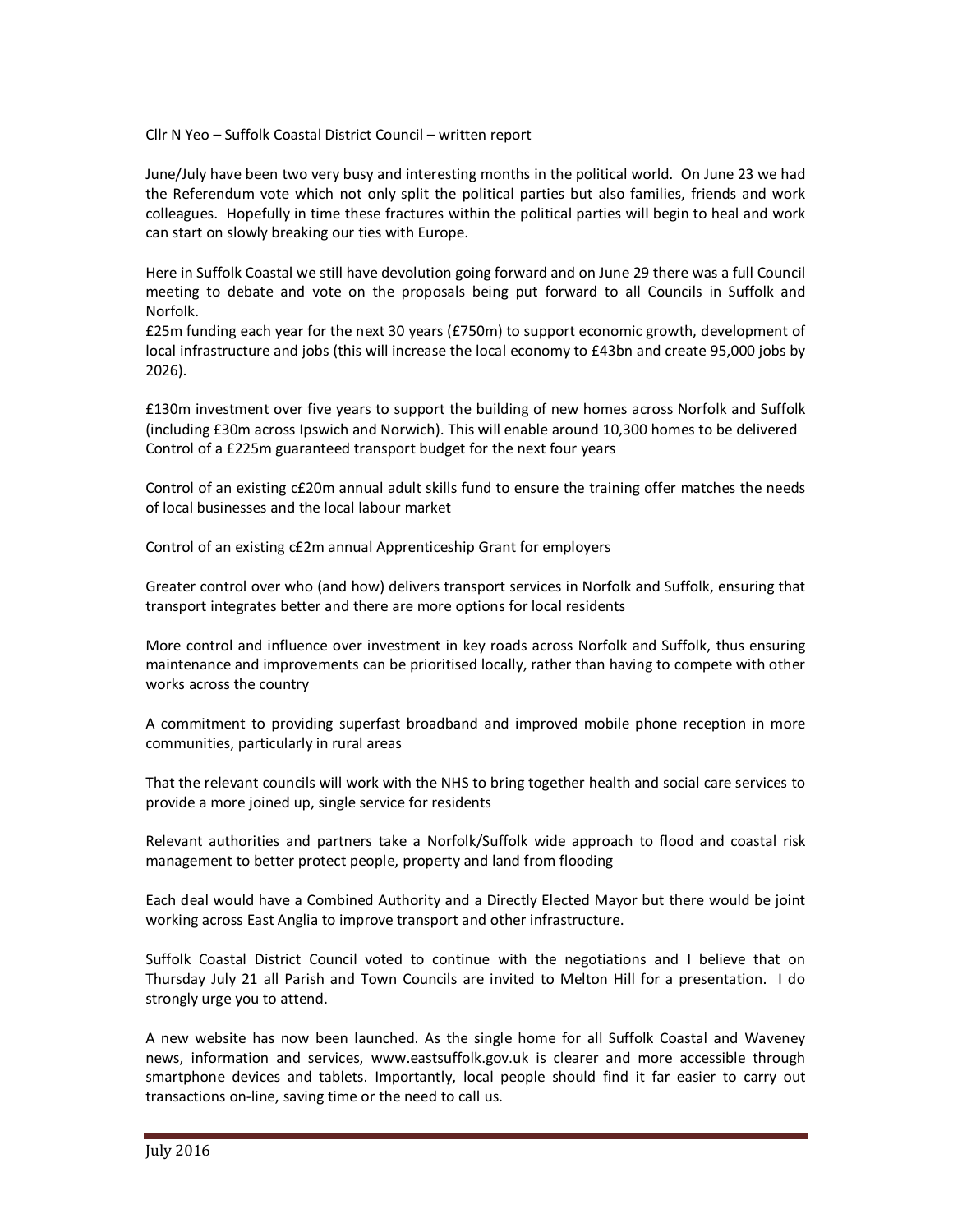The previous council websites (for Suffolk Coastal and Waveney) have been closed and this one, combined platform, reflects the way that the Councils deliver services, in partnership, across East Suffolk.

With a fresh, contemporary design, the new site retains content from the existing Suffolk Coastal and Waveney sites; although, wherever possible, this has been combined to present a single, easily accessible home for information about the Councils' services.

I was involved in licensing the films which are to be broadcast during the Latitude Festival this weekend and I have to say they were a mixed bag and one or two I just didn't understand but all were given an 18 rating.

I am away on holiday from 25 July until 10 August so wish you all a very relaxing August and look forward to seeing you all again in September.

Police – No report

#### **The meeting was re-convened.**

#### **88.16 Clerk's Report**

The purpose of this report is to update members on outstanding issues, items received after the deadline for agenda items, correspondence and action taken by the Clerk.

#### Local Council Public Advisory Service

Please note that due to Trinity Park not being available on Wednesday,  $10^{th}$  August 2016 the date for the course has been changed to **Tuesday, 9th August 2016 at 7.00 pm** for the Public Nuisance and Bylaws Course.

### Locality

Locality have just introduced a new guide to Neighbourhood Development Orders and Community Right to Build Orders. If you would like to find out more http://mycommunity.org.uk/wpcontent/uploads/2016/02/NDO-Guide\_FINAL\_260216.pdf

### The Third Parties (Rights against Insurers) Act 2010

The new Act comes into force 1st August 2016. The new legislation will allow a third party to issue proceedings directly against the insurer, removing the need to restore the dissolved company in order to make a claim.

## The Act:

- has been updated to reflect changes in insolvency laws since the 1930s such as voluntary procedures
- lists the insolvency and insolvency-type circumstances (including dissolution) in which the 2010 Act may apply to companies
- will remove the requirement for claimants to restore dissolved companies that have been struck off the register in order to resolve claims against insolvent insured parties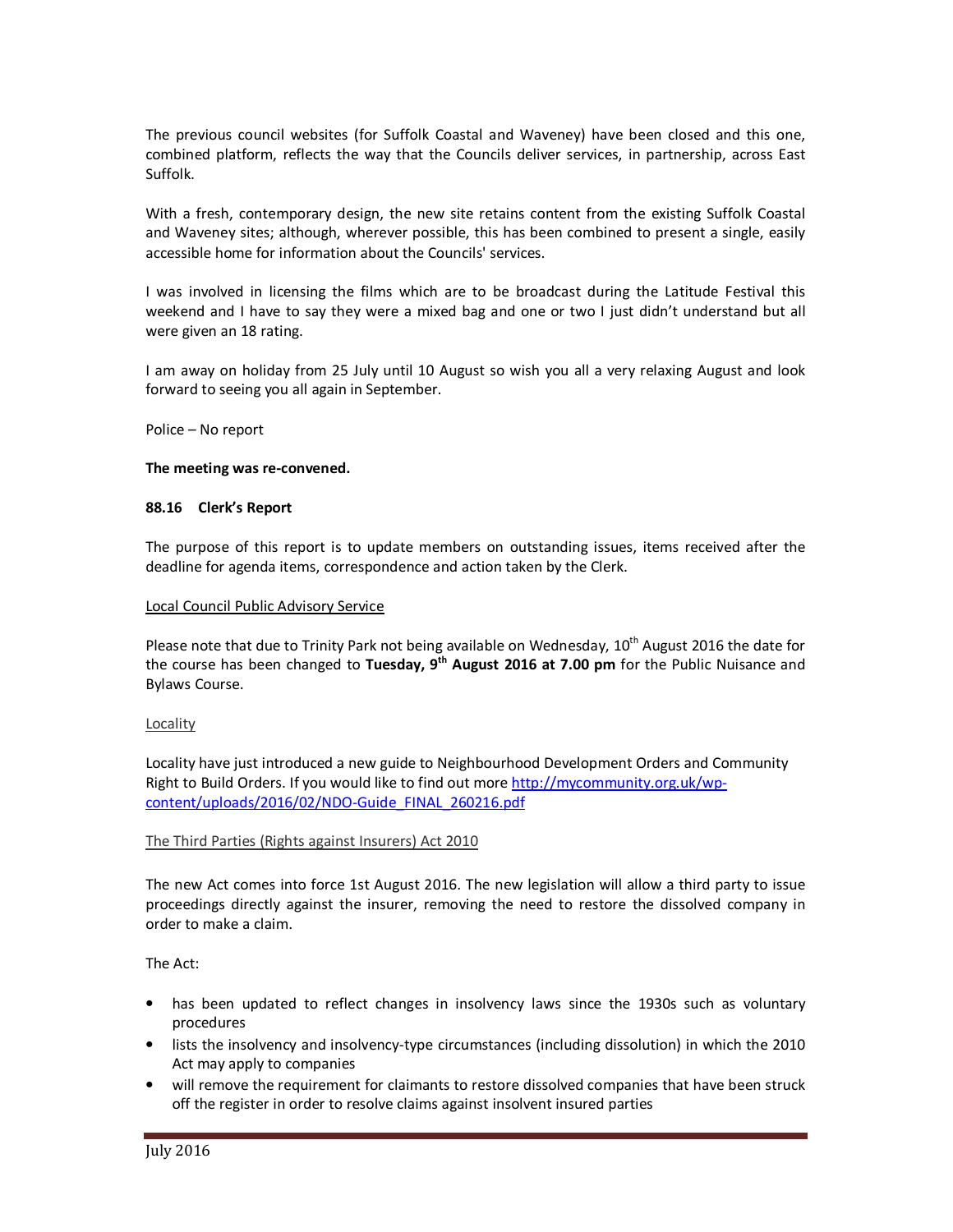# **89.16 Request from Brightwell Church for donation towards the upkeep of the churchyard**

The Clerk reported that a request for a donation towards the upkeep of Brightwell churchyard had been received. Following discussion Cllr Wells proposed that the Parish Council donate £200.00, seconded Cllr Newell – all in favour. Cllr Briggs declared an interest and did not take part in the voting. **Action: Clerk** 

# **90.16 VAS Signs**

Cllr Finch reported that he had received an email from Malcolm King Suffolk County Council Highways who had quoted £1,210 for posts and had confirmed that no calibration of the equipment is required. The actual total cost of the project is still unclear therefore it was agreed to defer this item until the next Parish Council Meeting in September. **Action: Clerk / Cllr Finch** 

# **91.16 To discuss the speed of Broadband in the area**

Cllr Day was not present at the meeting therefore it was agreed to defer this item until the September Parish Council Meeting. **Action: Clerk** 

### **92.16 Planning**

The Planning Committee Chairman Cllr Watts reported on the following planning matters.

DC/16/2429/FUL Land North of Purdis Farm Lane - New dwellinghouse (resubmission of applications C11/0734 and C12/2532 – No objection.

DC/16/2606/PN3 The Bungalow Adjacent Hightrees Foxhall Road Foxhall - Change of use of building from Class B8 (storage or distribution centre) to Class 3 (dwellinghouse) – No objection.

### **93.16 Finance**

### SALC Subscription

The Parish Council discussed whether they should continue to pay the subscription to Suffolk Association of Local Councils. Following discussion Cllr Lawrence proposed, seconded Cllr Warham that the Parish Council should continue to be members of SALC for a further year and that the subscription should be reviewed for the next financial year  $-4$  in favour, 2 against.

| Income                                  |         |
|-----------------------------------------|---------|
| None                                    |         |
| Expenditure                             |         |
| A J Buggs Salary and Expenses June 2016 | £285.62 |
| HMRC Tax April/May/June 2016            | £181.00 |
| LCPAS Course August 2016                | £120.00 |
| <b>SALC Subscription</b>                | £713.46 |

Cllr Warham proposed, seconded Cllr Newell that the above expenditure is approved – all in favour. **Action: Clerk** 

### **94.16 Correspondence**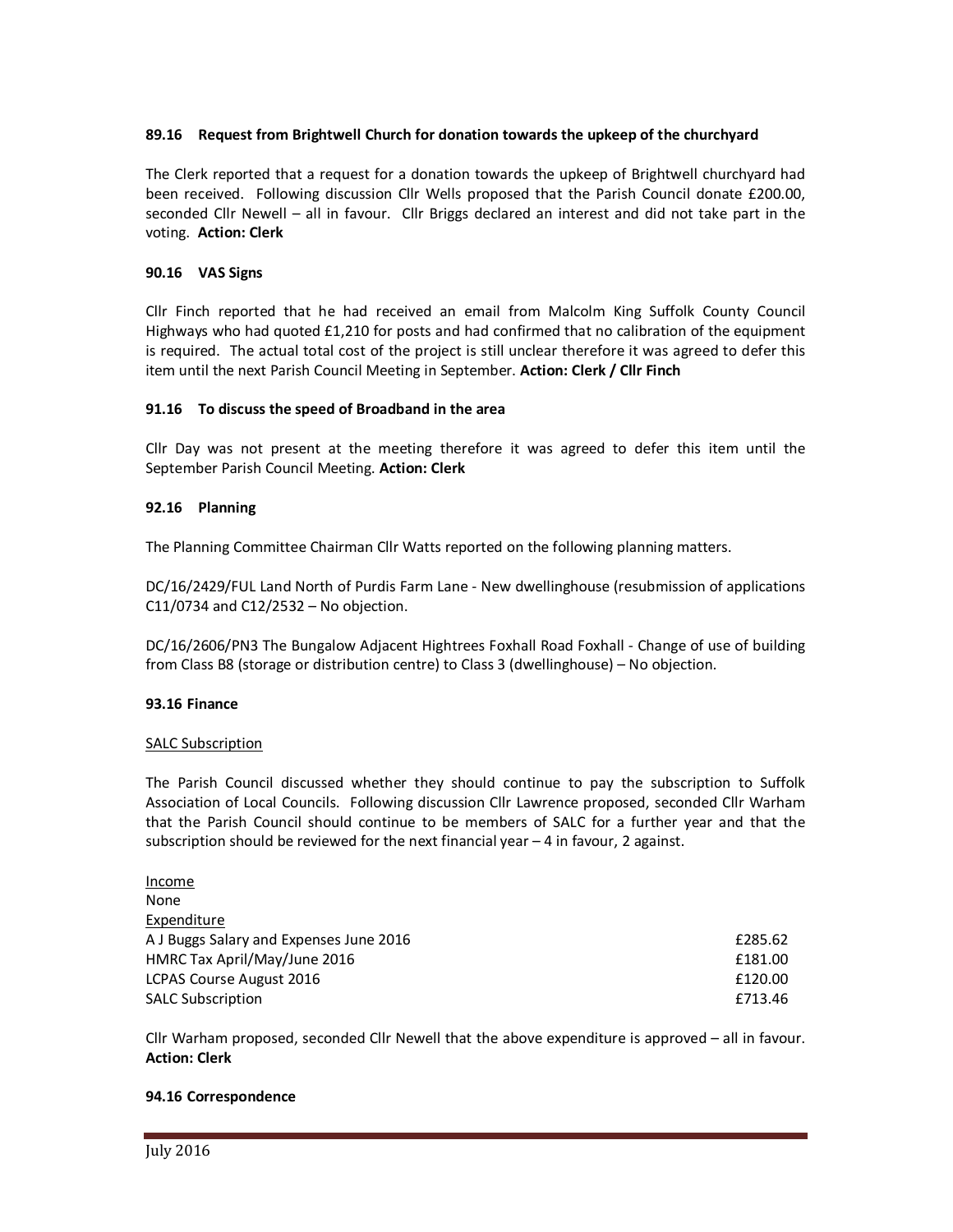- a. Letter received from Ipswich Borough Council IP/16/00608/OUT stating that Outline Planning Permission had been requested for Land North of Railway and East of Henley Road Ipswich – noted.
- b. Letter received from Suffolk Coastal District Council "Raising Awareness of Prevent The Government's Prevent Strategy" which is part of the UK's Counter Terrorism Strategy – noted.

## **95.16 Meetings attended by councillors / clerk**

None

### **96.16 Members questions to the Chairman**

- a. The Clerk reported that in view of recent experience with regard to the condition of Bucklesham Village Sign she was concerned about the condition of Foxhall Village Sign. It was agreed to include this item on the next agenda for further discussion. **Action: Clerk**
- b. The Clerk reported that Suffolk Coastal District Councillors Susan Harvey and Nicky Yeo had given Waldringfield Parish Council finance to purchase speed control equipment and that 20+ volunteers had been trained to use the equipment. It was agreed that the Clerk should write to Waldringfield Parish Council requesting that a number of locations in our parishes be monitored. Cllr Finch provided the Clerk with maps showing points at which the equipment could be located in Bucklesham Road. In addition, two locations in Murrills Road were identified. **Action: Clerk**
- c. It was agreed that the Clerk should request Richard Smith to inspect the Foxhall seat and provide a quotation for the cost of renovation. **Action: Clerk**
- d. Cllr Wells reported that the flooding on the Foxhall junction is extremely dangerous for traffic. Councillors felt that as a minimum posts should be erected to identify the boundary of the road with the ditch. **Action: Clerk**
- e. Cllr Newell reported that Home Farm were taking farm machinery into fields across field boundaries and not using designated entrances. It was agreed that the Parish Council would investigate the legality of such practices. **Action: All Councillors**
- f. Cllr Newell reported that road flooding is still a problem at Lodge Farm. It was agreed that the Clerk should contact Suffolk County Council Highways. **Action: Clerk**
- g. Cllr Briggs reported that the dead end signs on Woodrush Road are missing. It was agreed that the Clerk should contact Suffolk County Council Highways. **Action: Clerk**
- h. Cllr Briggs reported that the occupants of 2 Woodrush Road appeared to be installing new lighting on three pillars at the entrance to their property. It was agreed that the Clerk should write to Suffolk Coastal District Council Planning Department re planning permission. **Action: Clerk**
- i. Cllr Warham reported that she had received a complaint from a resident about noise coming from Trinity Park at 1 am. She had advised the resident to contact Suffolk Coastal District Council Environmental Health.